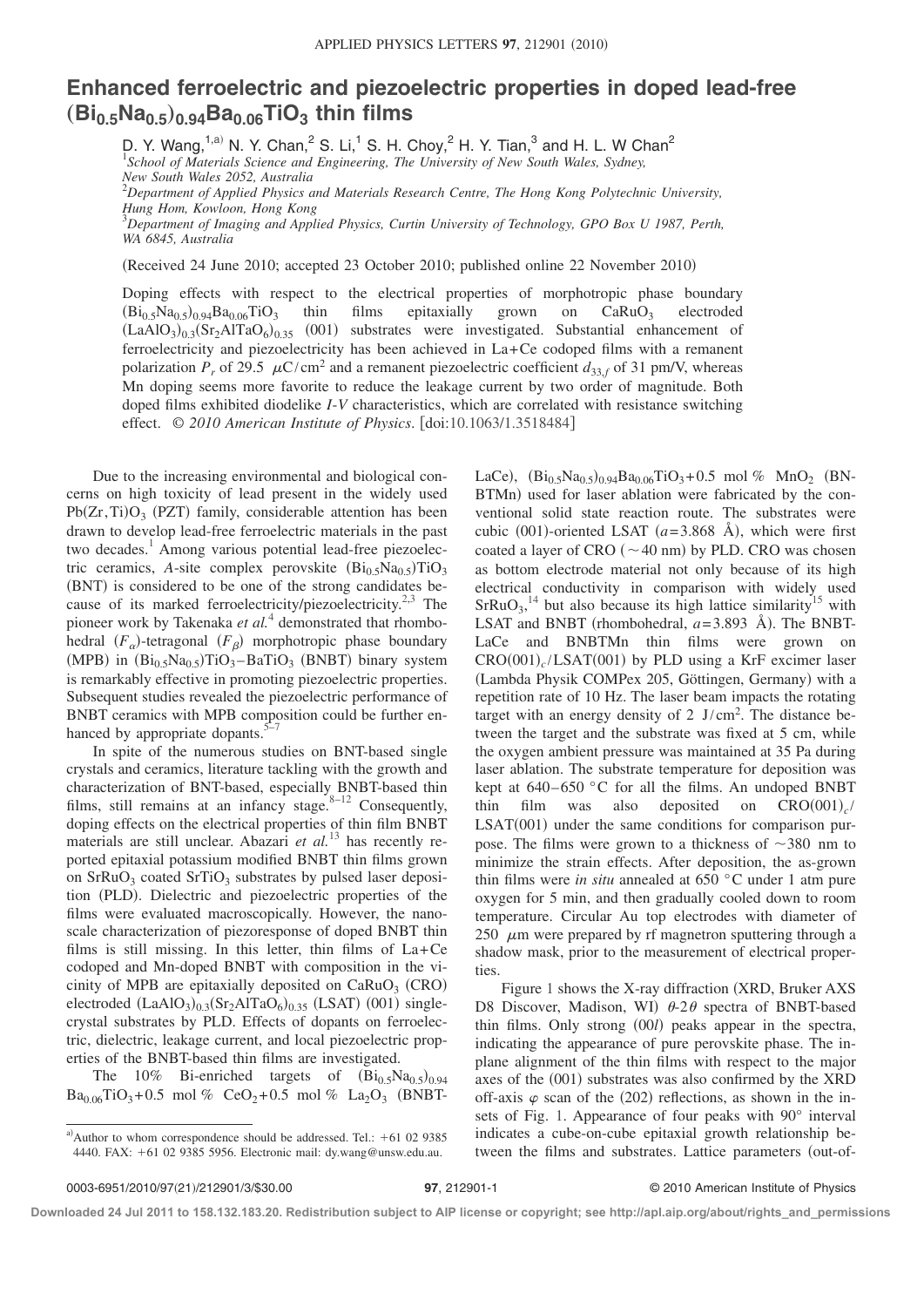

FIG. 1. (Color online) XRD  $\theta$ -2 $\theta$  scans of (a) BNBTLaCe, (b) BNBTMn, and (c) BNBT thin film epitaxially grown on  $CRO(001)_{c}/LSAT(001)$  substrates. Insets are the off-axis  $\varphi$  scans of the (202) reflections of corresponding films.

plane *c*, in-plane *a*) and  $c/a$  ratios of the thin films were determined from the XRD results. The *c*/*a* ratios were found to be  $1.0066 \pm 0.0002$ ,  $1.0019 \pm 0.0003$ , and  $1.0001 \pm 0.0002$ for BNBTLaCe, BNBTMn, and BNBT thin films, respectively. This indicates the lattice of doped BNBT thin films are tetragonally distorted, while the undoped BNBT thin film remains a rhombohedral structure, which is in good agreement with previously reported results by other groups.<sup>9</sup>

Ferroelectric hysteresis (P-*E*) loop was measured using a TF Analyzer 2000 equipped with a FE-Module (aixACCT, Aachen, Germany. Well-defined *P*-*E* hysteresis loops are observed for all films, at 1 KHz, as shown in Fig. 2. The remnant polarization  $P_r$  and coercive field  $E_c$  are 29.5  $\mu$ C/cm<sup>2</sup> and 7.4 kV/mm, 24.5  $\mu$ C/cm<sup>2</sup> and 11.3 kV/ mm, and 14.5  $\mu$ C/cm<sup>2</sup> and 10.2 kV/mm for BNBTLaCe, BNBTMn, and BNBT thin films, respectively. It should be noted that  $P_r$  of doped films are comparable to bulk values, whereas the  $E_c$  values are considerable higher, which may be attributed to the size effect.<sup>16</sup> In general, tetragonality  $\left(\frac{c}{a}\right)$ is strongly correlated with ferroelectric properties in perovskite oxides. It is believed that the increased *c*/*a* ratio in doped thin films contributes to their enhanced ferroelectric-



FIG. 2. (Color online) P-*E* hysteresis loops of the epitaxial BNBT-based thin films. Their electric field dependence of dielectric permittivity is shown in the inset.



FIG. 3. (Color online) Leakage current density  $J$  as a function of electric field *E* for the Au/BNBT-based thin film/CRO capacitors at room temperature. Inset is the *J*-*E* characteristics at low electric field.

ity. The inset of Fig. 2 illustrates the *C*-*V* characteristics of the BNBT-based films measured using an Agilent 4292A impedance analyzer (Agilent Tech., Santa Clara, CA) at 1 MHz. The hysteretic nonlinearity of  $\varepsilon$  on the dc bias field demonstrates that the ferroelectric properties of the films were originated from the domain switching. In addition, the dielectric permittivity  $\varepsilon$  at zero electric field has been significantly enhanced by the dopants, from 340 for undoped film to 395 and 480 for BNBTMn and BNBTLaCe thin films, respectively.  $Ce^{3+}$  and  $La^{3+}$  go into *A*-site to create *A*-site vacancies, which facilitate the movement of domain wall, so as to increase the ferroelectric and dielectric properties. Nevertheless, multivalent Mn  $(Mn^{2+}, Mn^{3+}, and Mn^{4+})$  may coexist in perovskite oxide thin films<sup>17</sup> and possibly occupy either *A*- or *B*-sites.<sup>18</sup> The simultaneous enhancement of polarization, dielectric permittivity, and coercive field caused by Mn doping implies that Mn may act as both "softening" and "hardening" dopant.

The leakage currents through the BNBT-based thin film capacitors were measured using a Keithley 6517A programmable electrometer (Keithley, Cleveland, OH). Figure 3 gives the typical *I*-*V* curves of the Au/ film/CRO heterostructures. All the films show diodelike *I*-*V* characteristics with hysteresis and the leakage current is limited at the film/CRO interface. The loss of *A*-site volatile elements, e.g., Na+ and Bi3+, implies that BNBT-based thin films exhibit *p*-type conductivity, while CRO is *n*-type. Similar *I*-*V* characteristics subject to resistance switching has been also observed in other perovskite oxide  $p$ -*n* junctions, such as  $(Pb)$ , La) $(Zr, Ti)O_3/Nb-SrTiO_3$ <sup>19</sup> It is worth to note: unlike the hysteresis due to the dielectric relaxation or trapped carriers at low field as shown in the inset of Fig. 3, the current flows more during decreasing  $|V|$  rather than increasing  $|V|$ , which is very much similar as that found in the contaminated Schottky barriers on Si.<sup>20</sup> Another interesting feature in Fig. 3 is the strong dopant dependence of *I*-*V* characteristics. Current density of Mn-doped film is dramatically reduced by two orders of magnitude, while current density of BNBT-LaCe film just reduces slightly compared with that of undoped film. It has been reported that the Mn doping is effective to lower the leakage current in  $BiFeO<sub>3</sub>$  and  $(K,Na)NbO<sub>3</sub>$ by suppressing of intrinsic *p*-type conductivity of undoped films.<sup>21,22</sup> This is associated with decreasing the total number of free carriers (holes) that correlated with the *A*-site vacan-

**Downloaded 24 Jul 2011 to 158.132.183.20. Redistribution subject to AIP license or copyright; see http://apl.aip.org/about/rights\_and\_permissions**